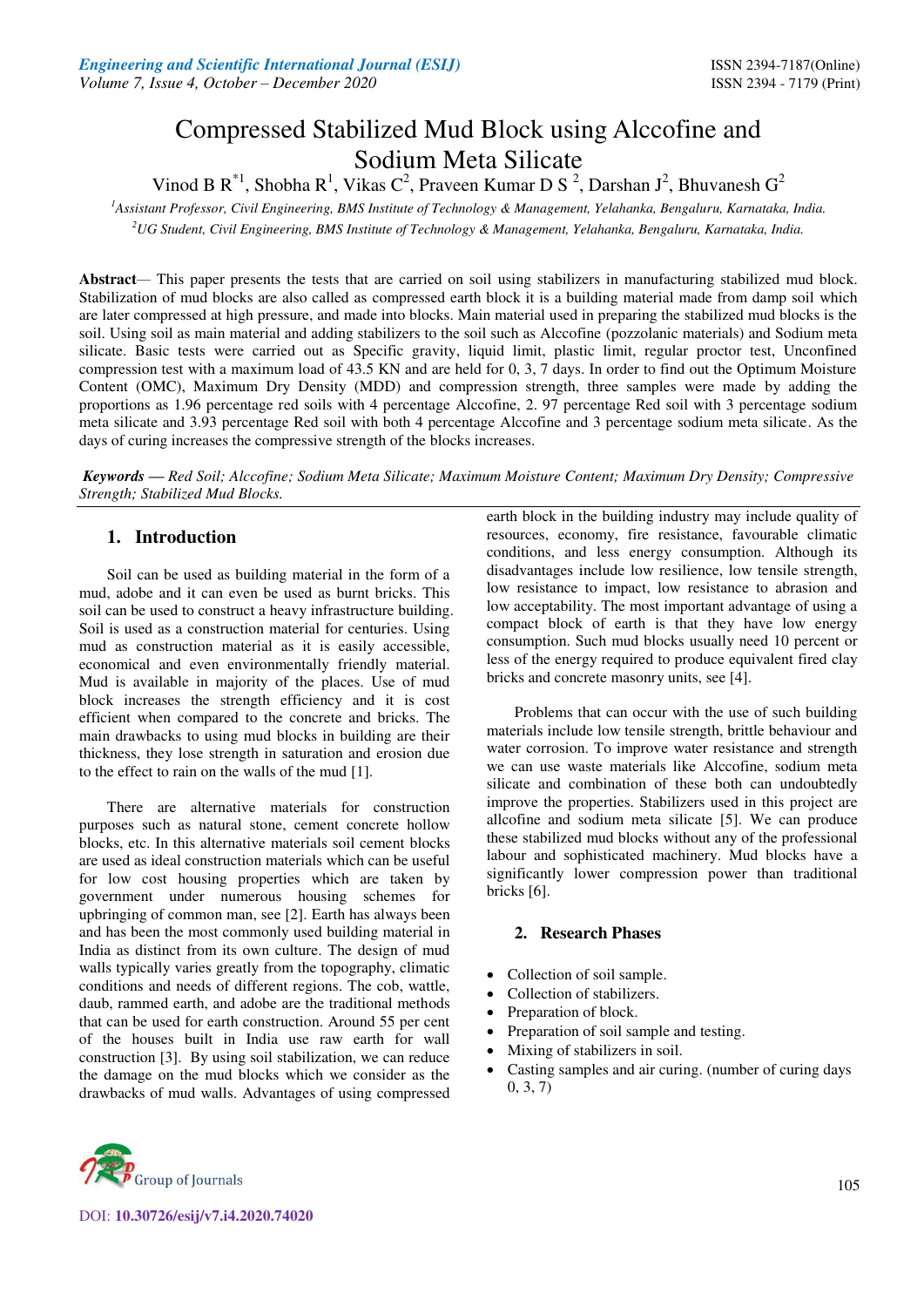*Engineering and Scientific International Journal (ESIJ)* **ISSN 2394-7187(Online) ISSN 2394-7187(Online)** *Volume 7, Issue 4, October – December 2020* ISSN 2394 - 7179 (Print)

• Testing of air cured samples and compression strength test.

## **3. Materials**

#### **3.1 Red Soil**

Soil is collected from Major Sandeep Unnikrishnan road, near dairy circle, Bangalore, Karnataka. Soil which is easily available in the locality and can be used as a manufacturing of mud has been selected for this project. Their physical property and the test values are shown in Table-1, testes has been conducted as per IS 2920, IS 2720 and confined as per IS 1725.1982.

| <b>Table-1 Physical Properties of Red Soil</b> |  |  |  |  |
|------------------------------------------------|--|--|--|--|
|------------------------------------------------|--|--|--|--|

| Sl.No                       | <b>Properties</b>               | <b>Values</b> |
|-----------------------------|---------------------------------|---------------|
|                             | Specific Gravity                | 2.6           |
| $\mathcal{D}_{\mathcal{L}}$ | Colour                          | Red           |
| 3                           | Liquid Limit $(\%)$             | 70            |
| 4                           | Plastic Limit (%)               | 40            |
| 5                           | Optimum Moisture Content (%)    | 15            |
| 6                           | Maximum Dry Density (g/cc)      | 1.6           |
| 7                           | Cohesion (c) (kpa)              | 51            |
| 8                           | Angle of friction $(\emptyset)$ | 39            |

Alccofine: A micro-fine substance that varies from cement, fly ash, and silica. Alccofine particle size is much smaller than the aforementioned particles. That is manufactured in India. Because of its optimized particle size distribution, Alccofine has unique features for enlarging 'concrete output' in both fresh and hardened stages. This stabilizer can also be used as a functional substitute for silica fume since it has an ideal distribution of particle size not too coarse, not too finer.

**Table-2 Chemical Properties of Alccofine** 





**Fig.1: Alccofine** 





**Fig. 2: Sodium Meta Silicate** 

*Sodium Meta Silicate:* It is a chemical component which has a Na2SiO3 formula. It is an ionic compound consisting of [Na+] sodium cations and [SiO3-] polymeric meta silicate anion. These sodium meta silicate can increase strength and durability of sandy soils; however, there is no field evidence that its use in the stabilized material in construction is subjected to the freezing and thawing cycles due to the cold temperature. With or without addition of precipitants in sodium meta silicate are of a few values in dust proofing or waterproofing.

*Chemical Properties Of Sodium Meta Silicagte is,*  Silicon dioxide  $SiO<sub>2</sub>$  with Sodium oxide Na<sub>2</sub>O

#### **3.2 Soil Sample Collection**

The soil sample used for the project is obtained from the construction of flyover at Major Sandeep Unnikrishnan Avenue, near Milky Circle, Bangalore, Karnataka. The soils transported in plastic gunny bag. The collected soil is been tested for basic engineering properties.

The basic testes conducted for the soil are:

- Specific Gravity
- Liquid Limit
- Plastic limit
- Standard Proctor compaction test
- Unconfined Compression Strength

# **3.3 Collection of Stabilizers**

Soil stabilisation is a soil alternation to improve its physical properties. When using these stabilizers and also regulating the shrink swell properties, the strength of the soil can be improved, thereby increasing the load-bearing ability of a soil, and supporting pavements and foundations can also be beneficial. Cement, fly ash, lime fly ash, bitumen, tree resin some of the chemicals, Alccofine and ionic stabilizers of the soil stabilizers. For this project the soil stabilizers chosen are Alccofine and sodium meta silicate which is a chemical.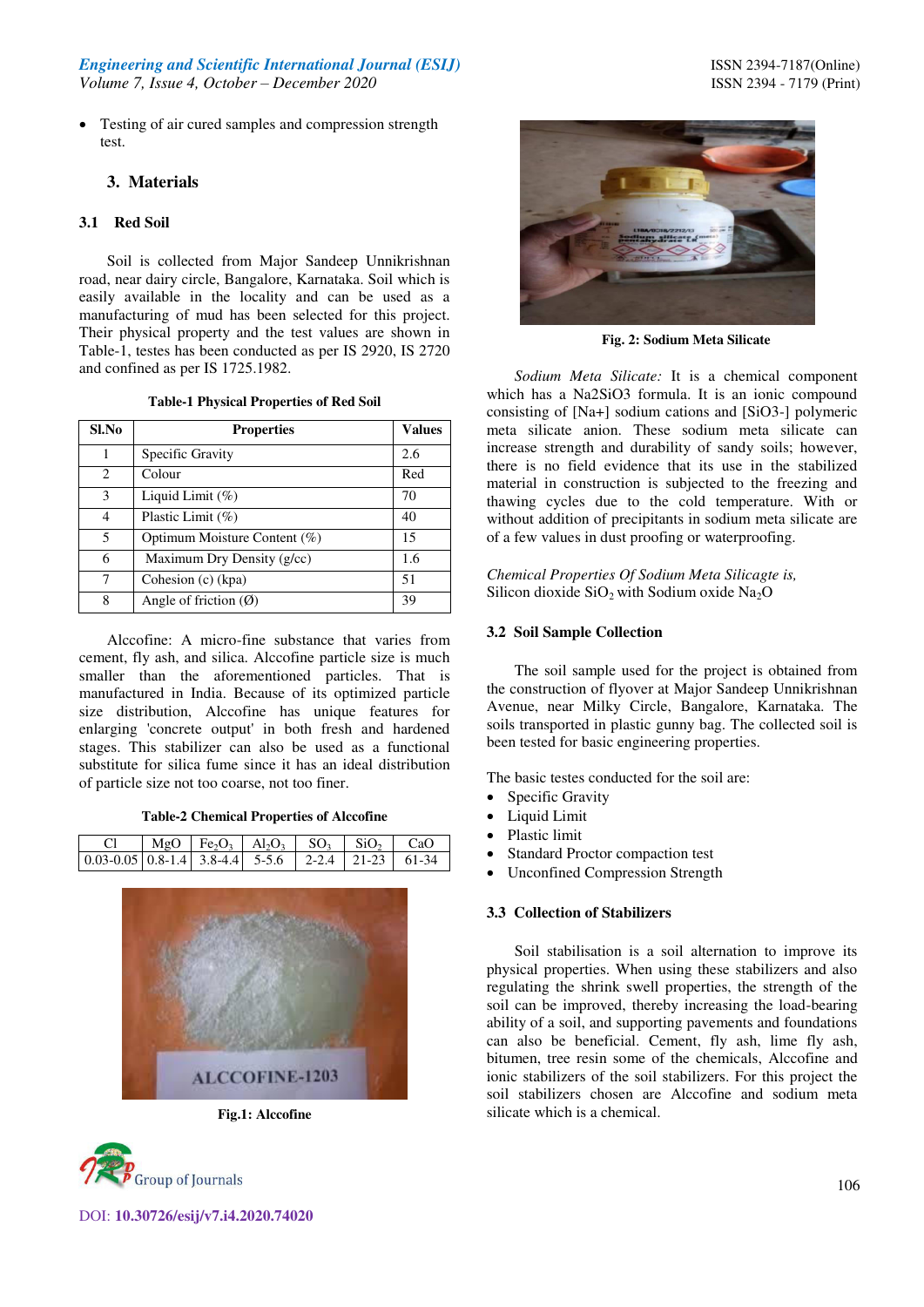# *Engineering and Scientific International Journal (ESIJ)* **ISSN 2394-7187(Online)** *Volume 7, Issue 4, October – December 2020* ISSN 2394 - 7179 (Print)

#### **3.4 Preparation of Block**

For this project mould is used to cast the soil sample. The size of the mould is 15 cm×15 cm×15 cm. The preparation of mould is done by bolting the mould the mould plates and connects to the base plat to form a cube. The oil is applied to the inner portion of the mould such that it prevents the soil sticking to the mould.



**Fig. 3: Mould** 

**Table 3: Dimension of the Mould** 

| Height         | $150 \text{ mm}$ |
|----------------|------------------|
| Length         | $150 \text{ mm}$ |
| <b>Breadth</b> | $150 \text{ mm}$ |

## **3.5 Preparation of Soil Sample and Testing**

To prepare the sample, soil is being weighed and water is also taken. The soil required for one mould is 6.025 kg. The optimum moisture content is 15 percent from moderate compaction. The needed water is 15 percent of the soil's total weight which will be equivalent to 0.9 litres. After weighing soil and water, mix thoroughly both soil and water. The mixture is transferred into the mould in three layers. Scratching is performed after every layer to obtain bonding between the layers. Each layer is 5 centimetres. Each layer is of 5 cm. After compaction, the sample is removed from the mould and laid on the testing machine. Loading of 0.02 kN/s is applied on the sample. Horizontal and vertical strain readings for every 0.5 kN is noted.



**Fig. 4: Scratching and Soil Sample Preparation** 



| No of layers                 |                    |
|------------------------------|--------------------|
| Each layer                   | 50 <sub>mm</sub>   |
| Total weight of soil         | $6.075 \text{ kg}$ |
| Weight of soil in each layer | $2.025 \text{ kg}$ |
| Rate of loading              | 20N/s              |
| Density                      | $1.8$ g/cc         |

#### **3.6 Mixing of Stabilizers In Soil**

After testing of soil samples, to sustain more loads the stabilizers are added to the soil. Alccofine and sodium meta silicate are added with a percentage of 4 % and 3 % respectively. Firstly, take soil weighing of 5.7 kg, add aloccfine of 240 gm, and then add water of 900 ml. Mix it thoroughly, place the sample in the mould in three layers, each layer of size 5 cm and compacted likewise. Later the compression test, horizontal and vertical deformation tests are conducted and their values are noted.



**Fig. 5: Soil Plus Alccofine Mixing and its Sample** 

In the second sample we add soil weighing of 5.8 kg, sodium meta silicate of 180 gm is taken and then this sodium meta silicate is dissolved in water of 900 ml, then mixed with the soil. Upon careful mixing, the mixture is transferred to the mould in three layers, each layer being compacted and each layer being 5 cm in thickness. Later the compression test, horizontal and vertical deformation tests are conducted and their values are noted.



**Fig. 6: Red Soil and Sodium Meta Silicate Mixing and its Sample** 

Finally, both the stabilizers have been mixed with the soil. First sodium meta silicate of 180 gm is dissolved in water of 900 ml, then Alccofine of 240 gm is added to the

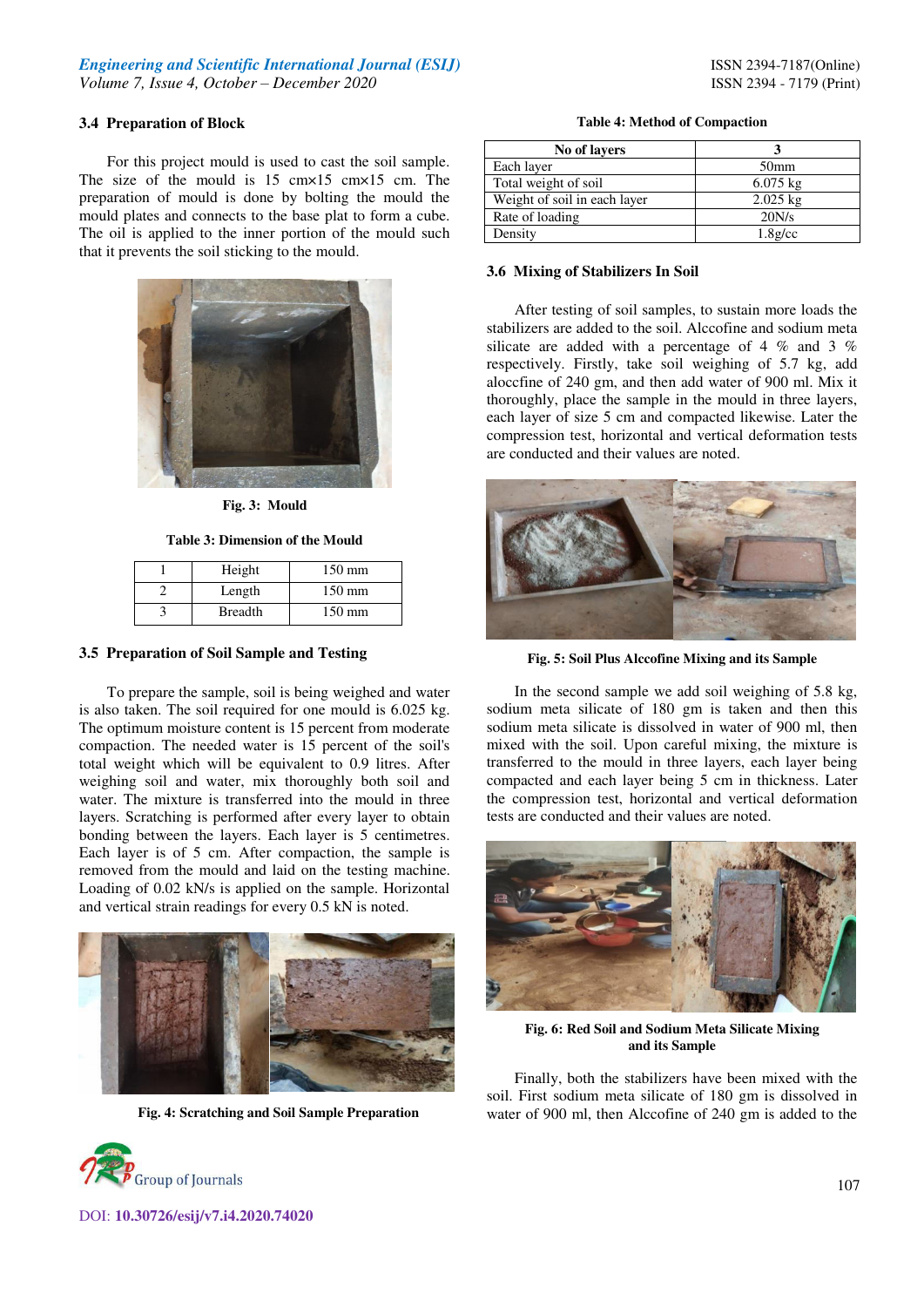## *Engineering and Scientific International Journal (ESIJ)* **ISSN 2394-7187(Online) ISSN 2394-7187(Online)** *Volume 7, Issue 4, October – December 2020* ISSN 2394 - 7179 (Print)

soil of weighing 5.6 kg. Upon careful mixing, the mixture is transferred to the mould in three layers, each layer being compacted and each layer being 5 cm in thickness. Later the compression test, horizontal and vertical deformation tests are conducted and their values are noted.

#### **3.7 Casting Samples and Air Curing**

Alccofine as it is a fine cement material; it grains strength as the number of days increases. So the samples were casted and cured for 3 days and 7days. Soil and Alccofine sample each of 3days and 7days were casted. Totally 8 cubes were casted and cured. Even soil and sodium meta silicate were coted and cured for 3 days and 7 days. Also, three combinations of soil, Alccofine, sodium meta silicate with water were also casted for 3 days and 7 days. All these casted cubes were kept in open air space for air curing. Totally 24 cubes were casted for all combinations.



**Fig. 7: Blocks Casted and Air Curing** 

After curing the samples were tested. 3 days samples were tested on third day and 7 days samples are tested on the  $7<sup>th</sup>$  day. The samples were tested in compression testing machine and strain gauges of horizontal and vertical are fixed. For every 500 N load and strain readings were noted.



**Fig. 8: Testing of Air Cured Samples** 

# **4. Results and Discussion**

Compression test was conducted on bricks and corresponding horizontal and vertical deformation was



DOI: **10.30726/esij/v7.i4.2020.74020**

determined. For different combinations of soil, Alccofine, sodium meta silicate were tested in compression testing machine and strain gauges of horizontal and vertical are fixed to all the three samples. For every 0.5kN load and strain readings were noted.

*Type 1: Soil (96%) + Alccofine (4%)* 

**Table 5: Results of Unconfinned Compression Test using Soil 96% with Alccofine 4%**

| <b>Block Size</b>       | Period | Compress              | Horizont | Vertical |
|-------------------------|--------|-----------------------|----------|----------|
|                         | of     | ive                   | al       | Deformat |
|                         | curing | Strength              | Deforma  | ion (mm) |
|                         |        | (kN/mm <sup>2</sup> ) | tion     |          |
|                         |        |                       | (mm)     |          |
| $150$ mm $\times$ $150$ | 0 Days | 1.5                   | 302      | 1163     |
| $mm \times 150$         | 3 Days | 35                    | 675      | 1054     |
| mm                      | 7 Days | 43                    | 765      | 499      |

A sample of Soil 96% and Alccofine 4%.Unconfined compression test is done on the sample after the curing of samples samples. The blocks withstand a Compressive Strength of  $1.5$  kN/mm<sup>2</sup>,  $35$ kN/mm<sup>2</sup>,  $43$ kN/mm<sup>2</sup>, at 0, 3, and 7 days of curing respectively. Maximum horizontal deformation is 765 mm at 7 days of curing and maximum vertical deformation is 1163 mm at 0 days of curing. Minimum horizontal deformation of 302 mm is at the 0 days of curing. Minimum vertical deformation of 499 is at the 7 days of curing.

Figure 9 indicates that the compressive strength has been increased on the respective days of curing.( 0, 3, 7 days).



**Fig. 9: Number of Days of Curing Versus Compressive Strength For Type 1 Blocks.(Soil 96%+Alccofine 4%)** 

Below graph shows the rise and decrease in horizontal and vertical deformation on the number of curing days.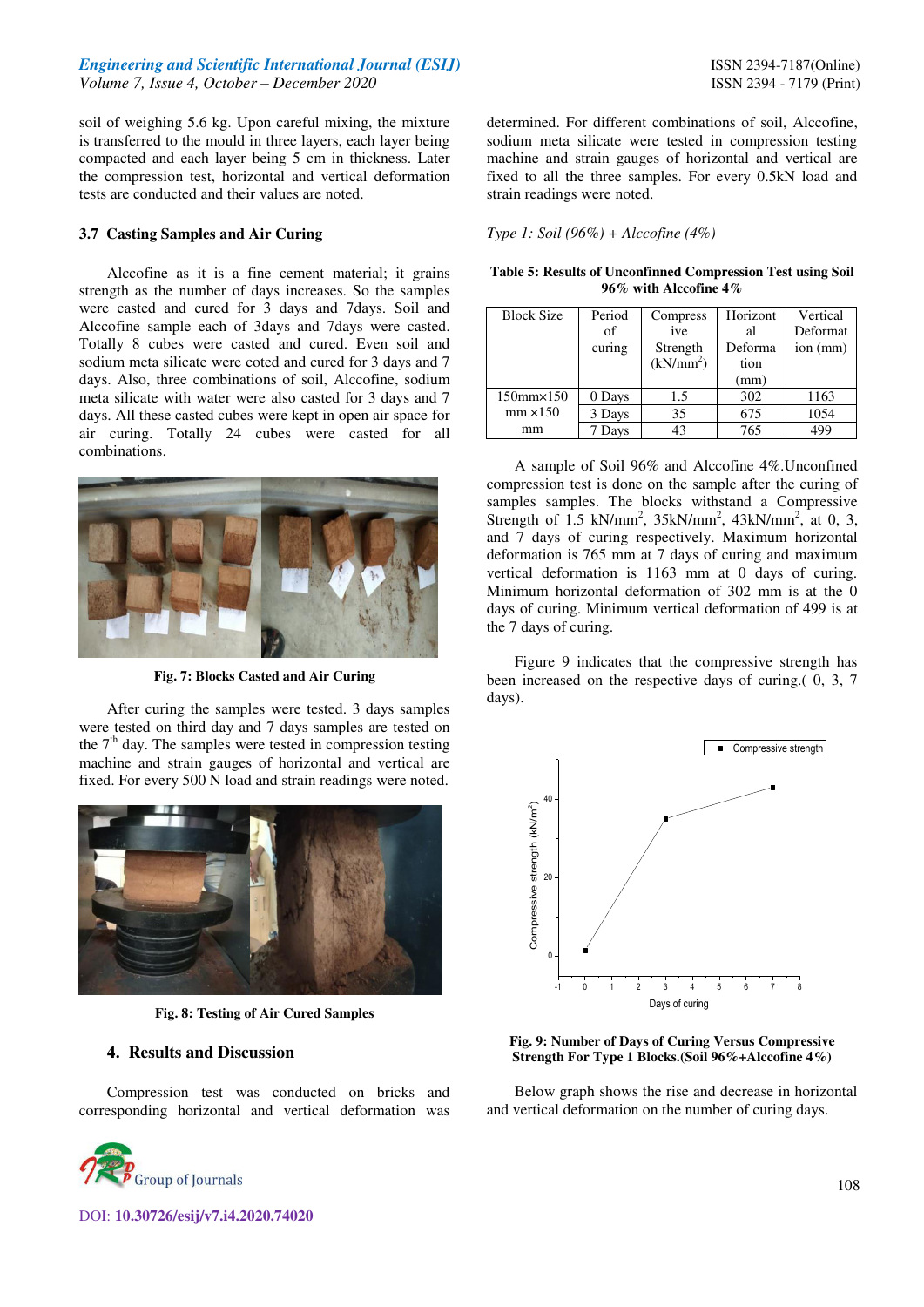

**Fig. 10: Number of Days of Curing Versus Deformation For Type 1 Blocks.(Soil 96%+Alccofine 4%)** 

Next graph indicating the increase and decrease of horizontal and vertical deformation on the compressive load applied.



**Fig. 11: Compressive Strength Versus DeformationFor Type 1 Blocks.(Soil 96%+Alccofine 4%)**

*Type 2: Soil (97%) + Sodium meta silicate (3%)* 

**Table-6: Results Of Unconfinned Compression Test Using Soil 97% With Sodium Meta Silicate 3%** 

| S1 | <b>Block</b>                | Period of | Compres     | Horizon | Vertic |
|----|-----------------------------|-----------|-------------|---------|--------|
| No | Size                        | curing    | sive        | tal     | al     |
|    |                             |           | Strength    | Deform  | Defor  |
|    |                             |           | $(kN/mm^2)$ | ation   | mation |
|    |                             |           |             | (mm)    | (mm)   |
|    | $150$ mm $\times$           | 0 Days    | 4.5         | 368     | 1335   |
| 2  | $150$ mm $\times$<br>150 mm | 3 Days    | 11.5        | 297     | 542    |
| 3  |                             | 7 Days    | 14.5        | 140     | 683    |

A sample of soil 96% and sodium meta silicate 3% is made. Test of unconfined compression test is done on the



DOI: **10.30726/esij/v7.i4.2020.74020**

sample after curing of the samples. The blocks withstand a Compressive Strength of 4.5kN/mm<sup>2</sup>, 11.5 kN/mm<sup>2</sup>, 14.5  $kN/mm^2$ , at 0, 3, and 7 days of curing respectively. Maximum horizontal deformation is 368 mm at 0 days of curing and maximum vertical deformation is 1335 mm at 0 days of curing. Minimum horizontal deformation of 140 mm is at the 7 days of curing. Minimum vertical deformation of 542 is at the 3 days of curing.

This graph indicating that the compressive strength has been increased on the respective days of curing.( 0, 3, 7 days)



**Fig. 12: Number of Days Versus Compressive StrengthFor Type 2 Blocks.(Soil 97%+Sodium Meta Silicate 3%)** 

Below graph shows the rise and decrease in horizontal and vertical deformation on the number of curing days.



#### **Fig. 13: Number of Days of Curing Versus DeformationFor Type 2 Blocks.(Soil 97%+Sodium Meta Silicate 3%)**

Below graph indicating the increase and decrease of horizontal and vertical deformation on the compressive load applied.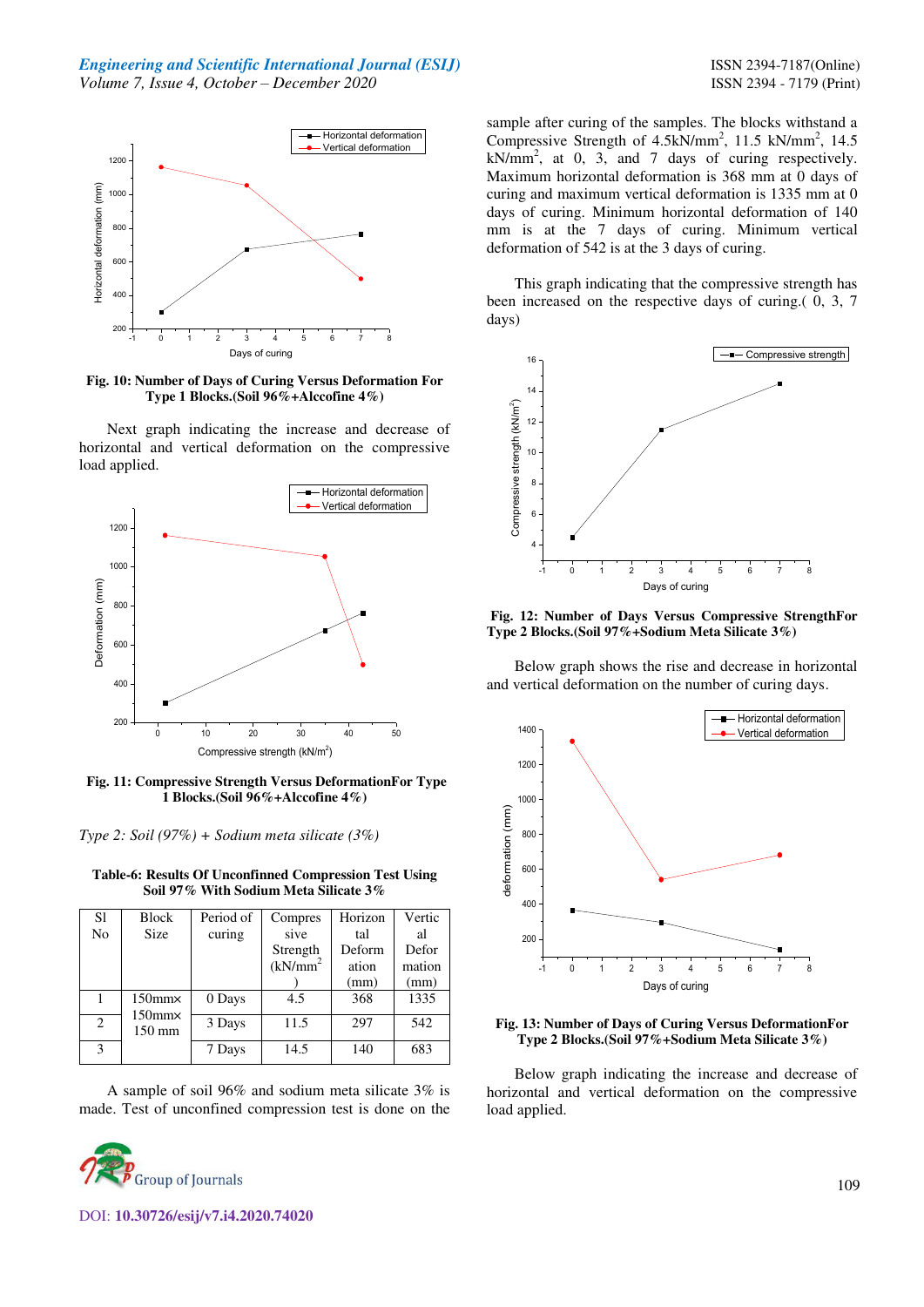*Engineering and Scientific International Journal (ESIJ)* **ISSN 2394-7187(Online)** *Volume 7, Issue 4, October – December 2020* ISSN 2394 - 7179 (Print)



**Fig. 14: Compressive Strength Versus DeformationFor Type 2 Blocks.(Soil 96%+Sodium Meta Silicate 3%)** 

*Type 3: Soil (93%) + Sodium meta silicate (3%) + Alccofine (4%)* 

**Table-7: Results of Unconfinned Compression Test using Soil 93% with Sodium Meta Silicate 3% And Alccofine 4%** 

| <b>Block</b>                           | Period | Compressiv            | Horizontal | Vertical  |
|----------------------------------------|--------|-----------------------|------------|-----------|
| <b>Size</b>                            | of     | e Strength            | Deformati  | Deformati |
|                                        | curing | (kN/mm <sup>2</sup> ) | on $(mm)$  | on $(mm)$ |
| $150$ mm $\times$<br>150 <sub>mm</sub> | 0 Days |                       | 1277       | 1364      |
| $\times$ 150                           | 3 Days | 23.5                  | 60         | 1380      |
| mm                                     | 7 Days | 43.5                  | 76         | 725       |

A sample of soil 93% with sodium meta silicate 3% and Alccofine 4% is made. Test of unconfined compression test is done on the sample after curing of the samples. The blocks withstand a Compressive Strength of 2 kN/mm<sup>2</sup>, 23.5 kN/mm<sup>2</sup>, 43.5 kN/mm<sup>2</sup>, at 0, 3, and 7 days of curing respectively. Maximum horizontal deformation at 0 days of curing is 1277 mm and a cumulative vertical deformation at 3 days of curing is 1380 mm. Minimum horizontal deformation of 60 mm is the 3-day curing time. The estimated vertical deformation of 5725 occurs within seven days of curing.

This graph indicates that the compressive strength has been increased on the respective days of curing.( 0, 3, 7 days).





#### **Fig. 15: Number Of Days Versus Compressive Strength for Type 3 Blocks. (Soil93%+Alccofine4%+Sodium Meta Silicate3%)**

Below graph shows the rise and decrease in horizontal and vertical deformation on the number of curing days.



#### **Fig. 16: Number of Days Of Curing Versus DeformationFor Type 3 Blocks.(Soil93%+Alccofine4%+Sodium Meta Silicate3%)**

Next graph indicating the increase and decrease of horizontal and vertical deformation on the compressive load applied.